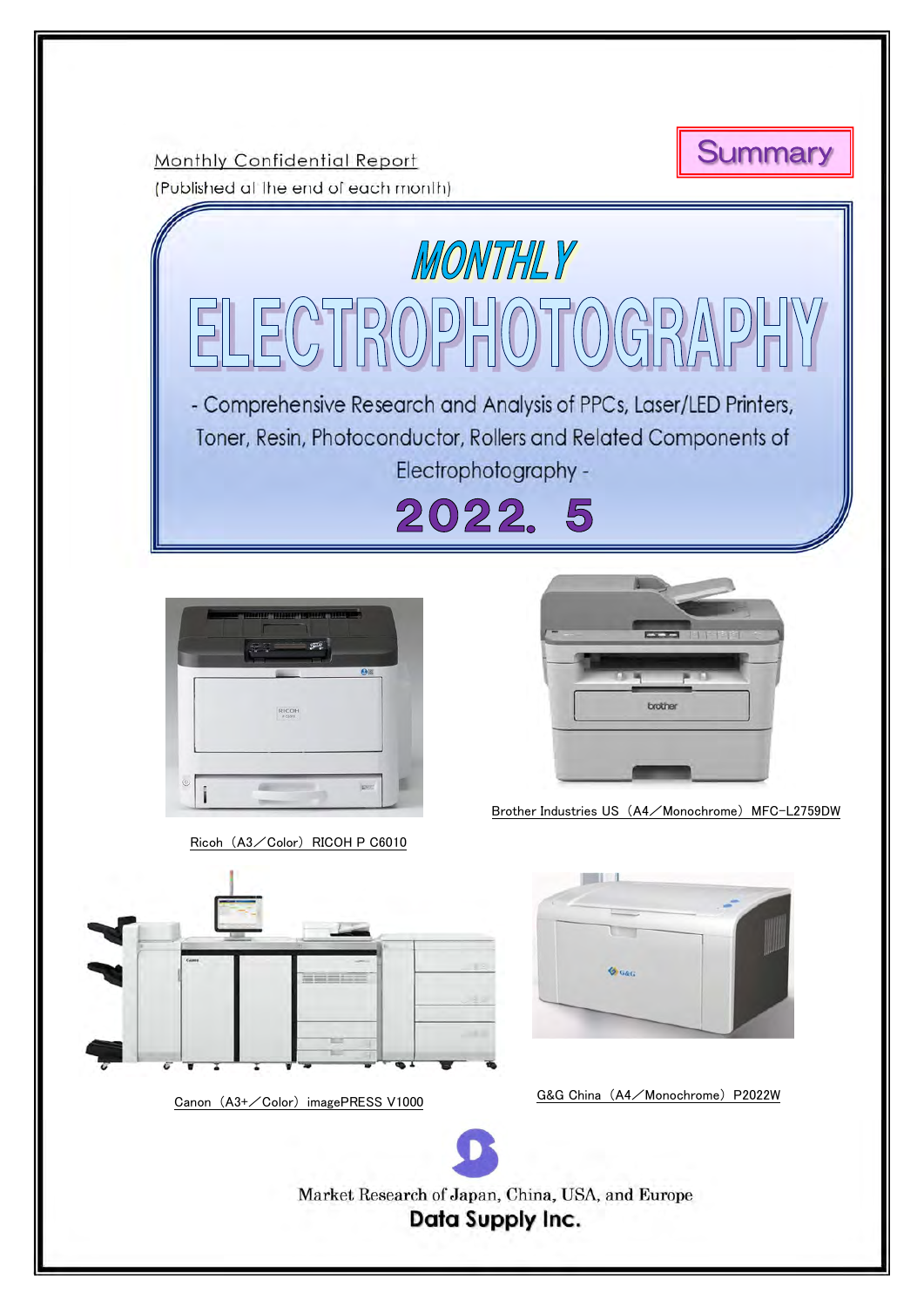



from market, and we predict that those manufacturers with comprehensive strength, including technological and cost advantages, will survive.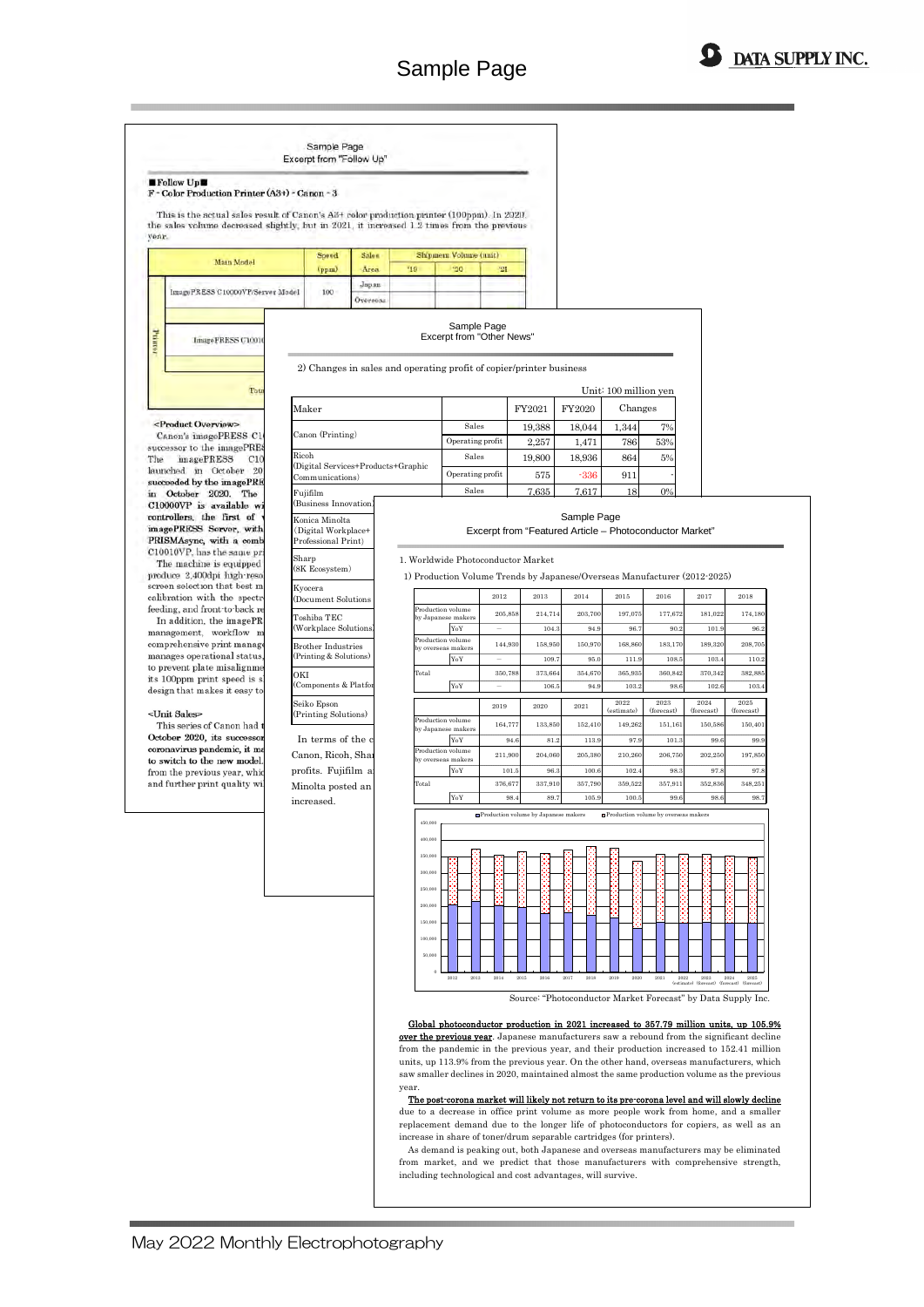

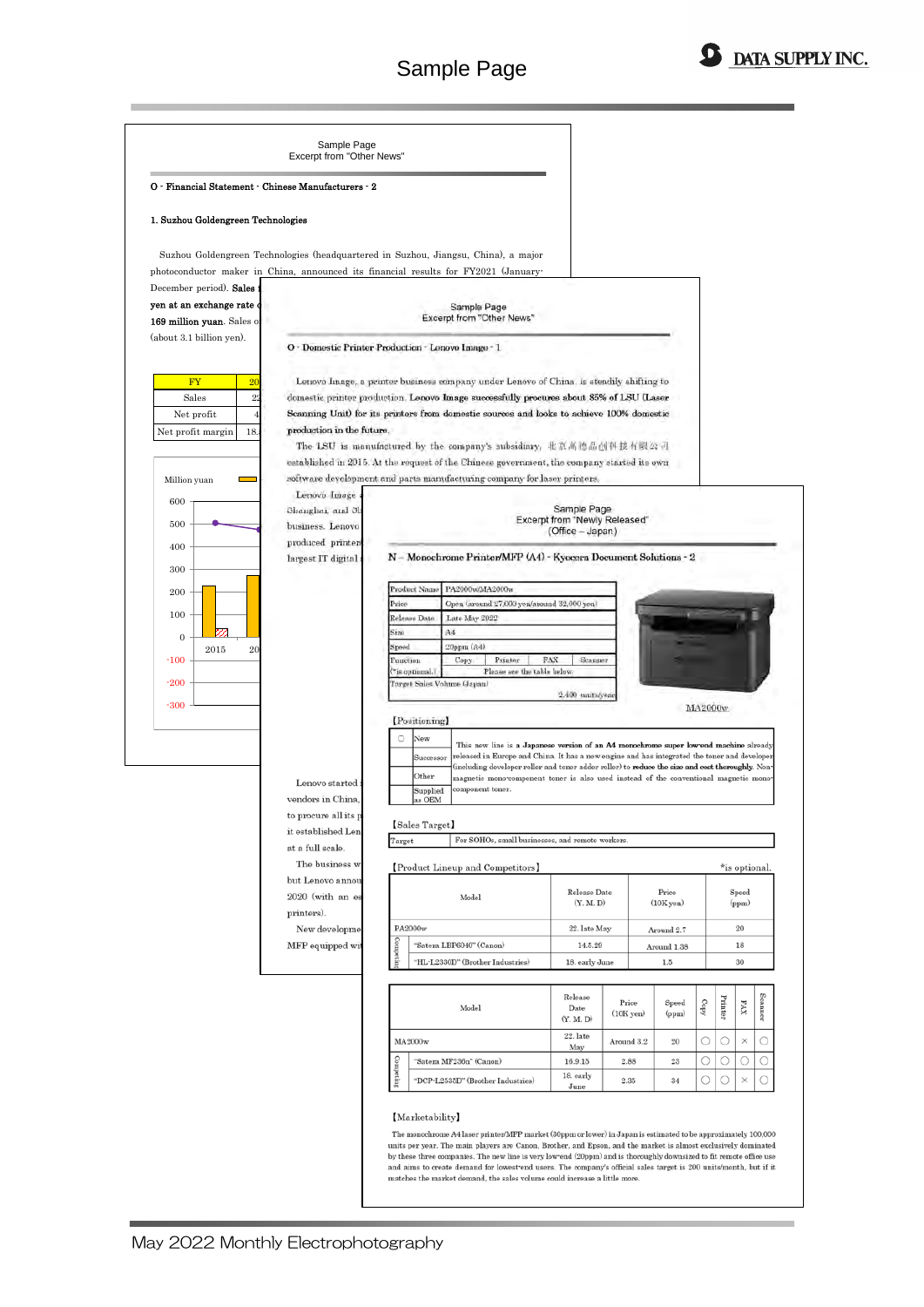## May 2022

| $\blacksquare$ Featured Article $\blacksquare$                   |
|------------------------------------------------------------------|
|                                                                  |
|                                                                  |
|                                                                  |
|                                                                  |
| [1] Canon [2] Ricoh [3] Fujifilm Business Innovation             |
| [4] Konica Minolta [5] Kyocera Group [6] Sharp                   |
| [7] Mitsubishi Chemical [8] Fuji Electric [9] Xerox [10] Lexmark |
| [11] HG Technologies [12] Suzhou Goldengreen Technologies        |
| [13] Guangzhou A&G Optoelectronics Technology                    |
| [14] Huaian Gantech Opto-Electronics                             |

## ■Follow Up■

| (image PRESS C10000VP/C10010VP)                          |
|----------------------------------------------------------|
|                                                          |
| (Revoria Press PC1120S/PC1120)                           |
|                                                          |
| (Accurio Press C12000/C14000)                            |
| $F - Color Production Printer(A3+) - Ricoh - 3 - \cdots$ |
| (RICOH Pro C9200/C9210)                                  |
| $\blacksquare$ Newly Released $\blacksquare$<br>(Japan)  |
| <office></office>                                        |
|                                                          |
| (RICOH P C6010/C6010M)                                   |
|                                                          |
| (PA2000w/MA2000w)                                        |
| <professional></professional>                            |
|                                                          |
| $\left(\text{imagePRESS V1000}\right)$                   |
|                                                          |
| (RISAPRESS 2100)                                         |
| [North America]                                          |
| <office></office>                                        |
|                                                          |
| (HL-L2379DW/MFC-L2759DW)                                 |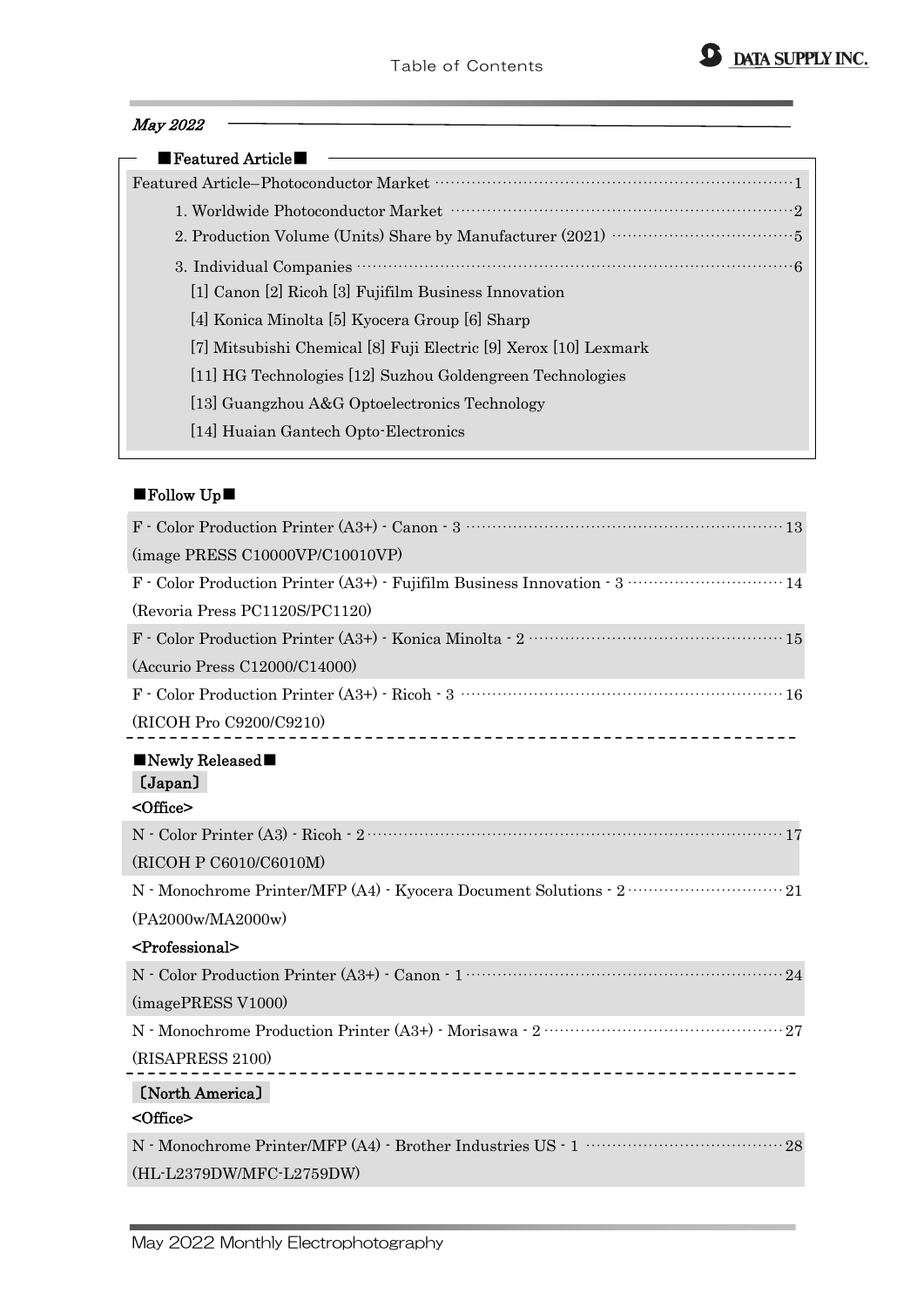

| (imageCLASS MF3010/MF3010 VP)                                                                                                                                     |
|-------------------------------------------------------------------------------------------------------------------------------------------------------------------|
|                                                                                                                                                                   |
| (imageCLASS MF453dw/MF452dw/MF451dw)                                                                                                                              |
| <professional></professional>                                                                                                                                     |
|                                                                                                                                                                   |
| (AccurioPress 6272P)                                                                                                                                              |
| $\mathbf{N}$ - Color Production Printer (A3+) - Canon US - $2$ $\cdots$ $\cdots$ $\cdots$ $\cdots$ $\cdots$ $\cdots$ $\cdots$ $\cdots$ $\cdots$ $\cdots$ $\cdots$ |
| (imagePRESS V1000)                                                                                                                                                |
| [China]<br><office></office>                                                                                                                                      |
|                                                                                                                                                                   |
| (P2022/P2022W)                                                                                                                                                    |
|                                                                                                                                                                   |
| $\blacksquare$ Production News $\blacksquare$                                                                                                                     |
|                                                                                                                                                                   |
| (Carrier production trend/Source: 2022 version of Toner Market Forecast)                                                                                          |
|                                                                                                                                                                   |
| (Photoconductor business trend/Source: 2022 version of Photoconductor Market Forecast)                                                                            |
|                                                                                                                                                                   |
| (Status of precision components business for office equipment/Source: 2022 version of Roller                                                                      |
| and Roller-related Market Forecast)                                                                                                                               |
|                                                                                                                                                                   |
| (Production trend of pressure rollers/Source: 2022 version of Roller and Roller-related Market Forecast)                                                          |
| $\blacksquare$ Other News $\blacksquare$                                                                                                                          |
| $0 \cdot M\&A \cdot \text{Ricoh/PFU} \cdot 1 \cdots$                                                                                                              |
| (Ricoh acquires PFU)                                                                                                                                              |
|                                                                                                                                                                   |
| (Fujifilm BI starts to sell small printers for office use in Mexico)                                                                                              |
|                                                                                                                                                                   |
| (Xeikon announces the launch of gold and silver metallic toners)                                                                                                  |
|                                                                                                                                                                   |
| (China's shift to domestic printer production)                                                                                                                    |
| $0 \cdot M\&A \cdot Agfa/Inca \cdot 1 \cdots 1$                                                                                                                   |
| (Belgium-based Agfa acquires Inca Digital Printers)                                                                                                               |
|                                                                                                                                                                   |
| (Brother launches GTX600 in late April)                                                                                                                           |
|                                                                                                                                                                   |
| (Japanese copier/printer makers announce financial results for FY2021)                                                                                            |